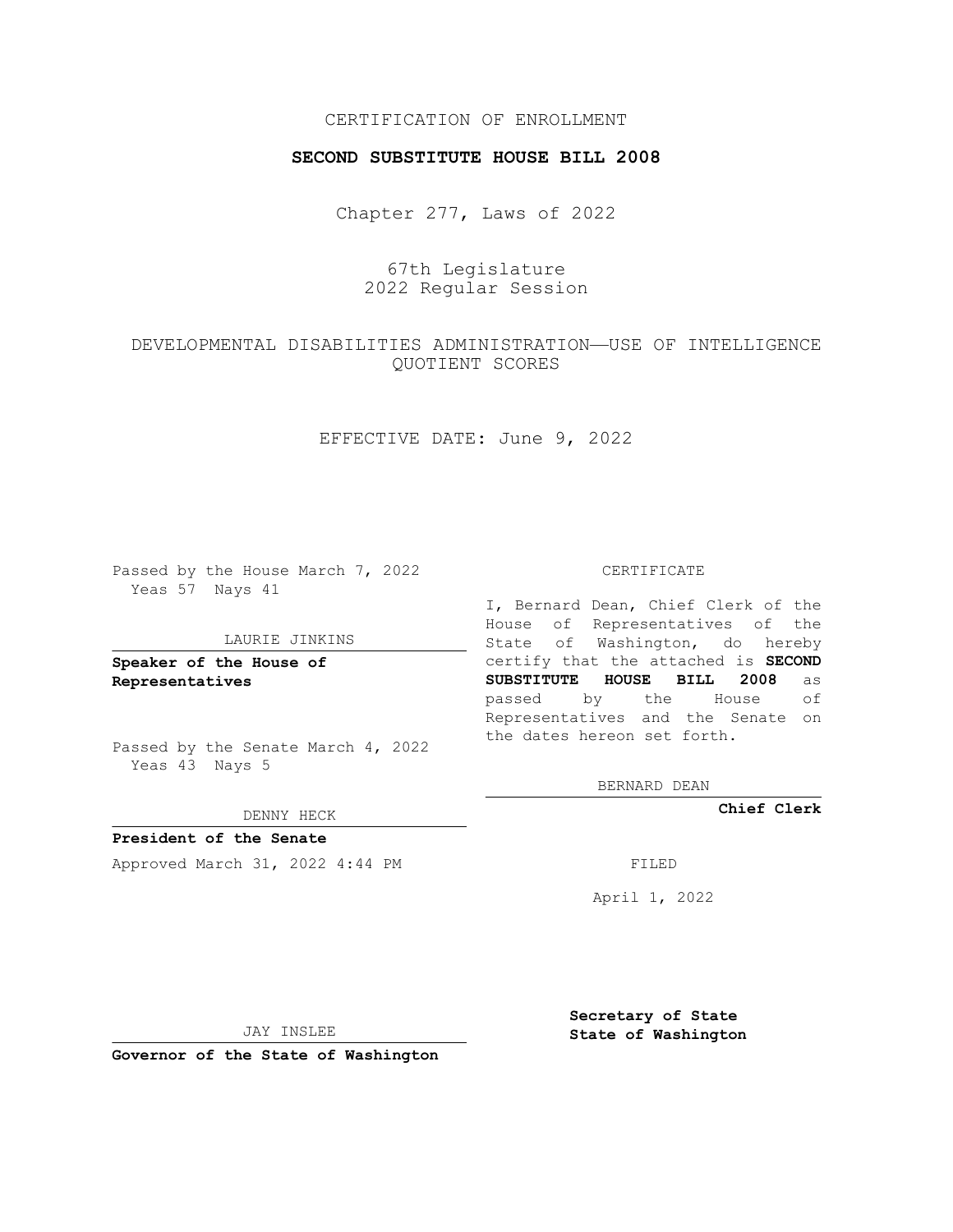### **SECOND SUBSTITUTE HOUSE BILL 2008**

AS AMENDED BY THE SENATE

Passed Legislature - 2022 Regular Session

# **State of Washington 67th Legislature 2022 Regular Session**

**By** House Appropriations (originally sponsored by Representatives Taylor, Fitzgibbon, Peterson, Ramel, Santos, Sells, Shewmake, Valdez, Ryu, Macri, Berg, Bateman, Ormsby, Frame, Davis, Lekanoff, and Pollet)

READ FIRST TIME 02/07/22.

 AN ACT Relating to eliminating the use of intelligence quotient scores in determining eligibility for programs and services for individuals with developmental disabilities; amending RCW 71A.16.020; 4 reenacting and amending RCW 71A.10.020; and creating a new section.

BE IT ENACTED BY THE LEGISLATURE OF THE STATE OF WASHINGTON:

 NEW SECTION. **Sec. 1.** The legislature finds that requiring intelligence quotient testing to determine if a person has an intellectual or developmental disability is expensive, inaccessible to marginalized communities, complicated to receive, and time consuming for families already struggling to care for their child with an intellectual or developmental disability. Further, the legislature finds that intelligence quotient testing does not accurately indicate whether a person needs support to be personally and socially productive, which is the goal of the developmental disabilities administration outlined in RCW 71A.10.015. Therefore, the legislature finds that requiring intelligence quotient testing in assessing whether a person has an intellectual or developmental disability is not an appropriate diagnostic tool and eliminating the use of intelligence quotient scores has been a goal of the legislature for more than 40 years.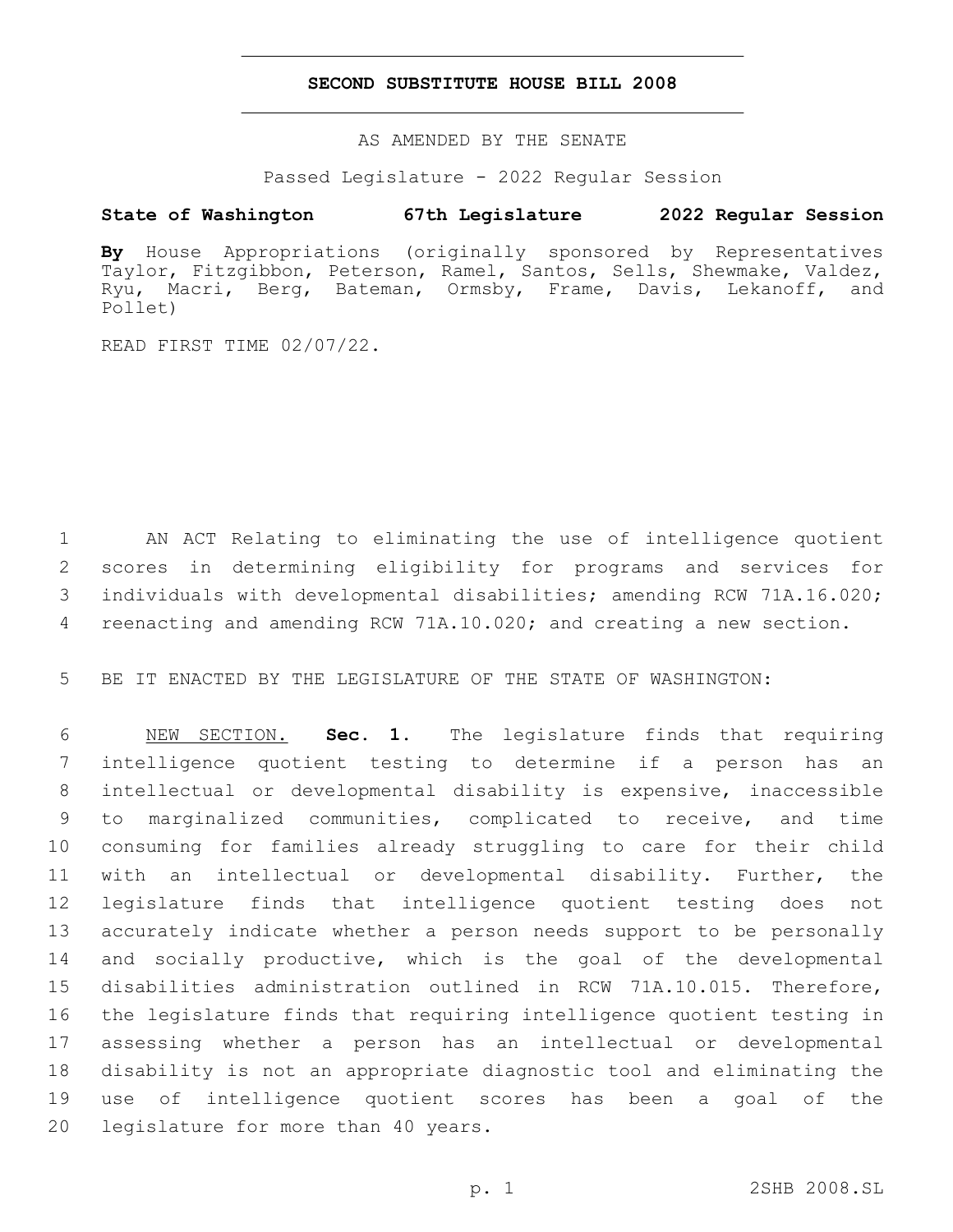**Sec. 2.** RCW 71A.10.020 and 2014 c 139 s 2 are each reenacted and 2 amended to read as follows:

 As used in this title, the following terms have the meanings indicated unless the context clearly requires otherwise.

 (1) "Administration" means the department of social and health services developmental disabilities administration.

 (2) "Assessment" means an evaluation is provided by the 8 department to determine:

 (a) If the individual meets functional and financial criteria for 10 medicaid services; and

(b) The individual's support needs for service determination.

12 (((2)) (3) "Community residential support services," or "community support services," and "in-home services" means one or 14 more of the services listed in RCW 71A.12.040.

 $((43))$  (4) "Crisis stabilization services" means services provided to persons with developmental disabilities who are experiencing behaviors that jeopardize the safety and stability of their current living situation. Crisis stabilization services 19 include:

 (a) Temporary intensive services and supports, typically not to exceed sixty days, to prevent psychiatric hospitalization, institutional placement, or other out-of-home placement; and

 (b) Services designed to stabilize the person and strengthen their current living situation so the person may continue to safely reside in the community during and beyond the crisis period.

26  $((+4))$   $(5)$  "Department" means the department of social and 27 health services.

28 (((5)) (6) "Developmental disability" means a disability attributable to intellectual disability, cerebral palsy, epilepsy, autism, or another neurological or other condition of an individual found by the secretary to be closely related to an intellectual disability or to require treatment similar to that required for individuals with intellectual disabilities, which disability originates before the individual attains age eighteen, which has continued or can be expected to continue indefinitely, and which 36 constitutes a substantial limitation to the individual. By ((January 37 1, 1989)) June 30, 2025, the ((department)) administration shall 38 promulgate rules ((which)) to further define ((neurological or other conditions in a way that is not limited to)) developmental disability 40 without the use of intelligence quotient scores ((as the sole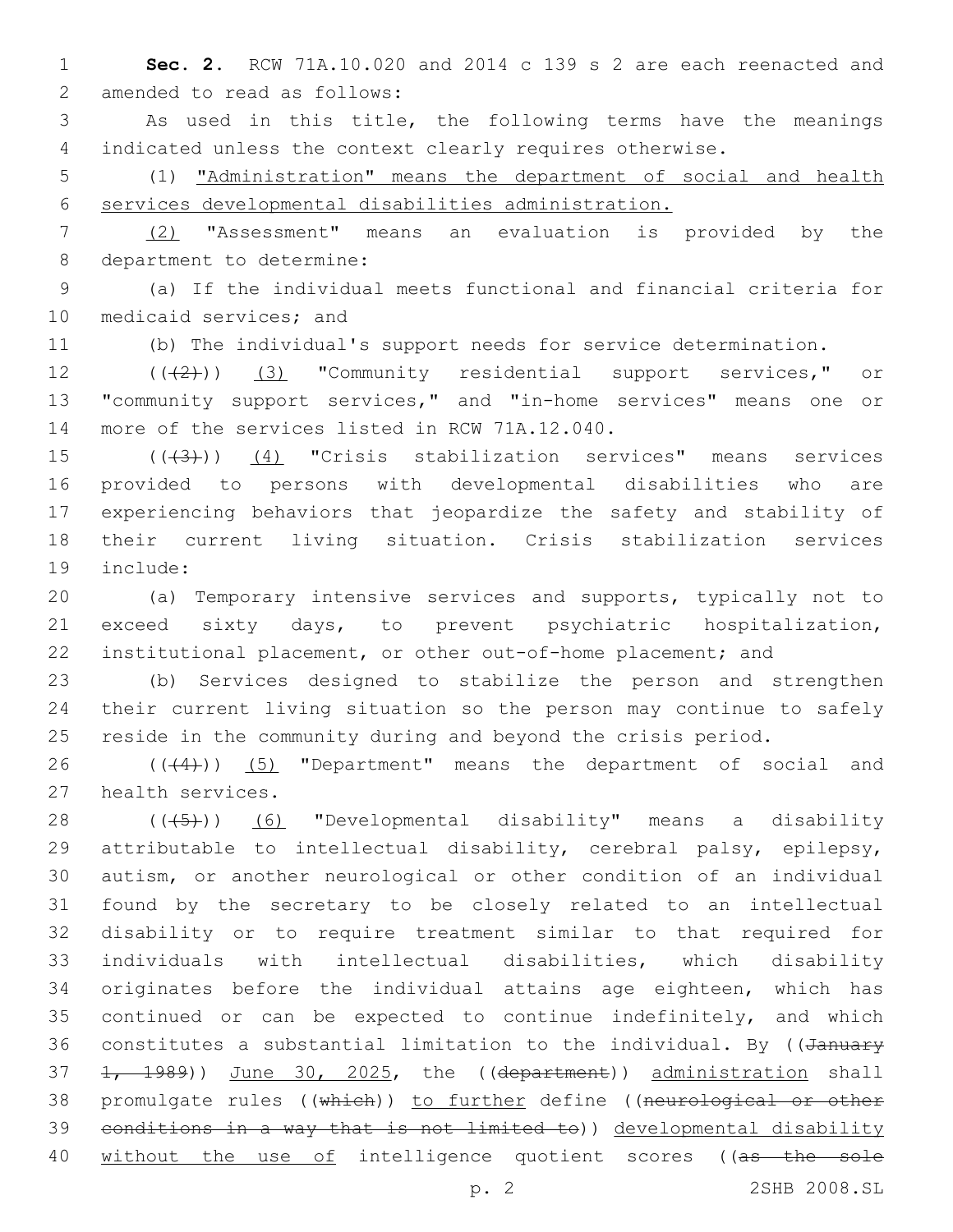determinant of these conditions, and notify the legislature of this  $2 \quad \text{aetion}$ ).

 (((6))) (7) "Eligible person" means a person who has been found by the secretary under RCW 71A.16.040 to be eligible for services.

 $((+7)$ )  $(8)$  "Habilitative services" means those services provided by program personnel to assist persons in acquiring and maintaining life skills and to raise their levels of physical, mental, social, and vocational functioning. Habilitative services include education, 9 training for employment, and therapy.

 $((+8+))$   $(9)$  "Legal representative" means a parent of a person who is under eighteen years of age, a person's legal guardian, a person's limited guardian when the subject matter is within the scope of the limited guardianship, a person's attorney-at-law, a person's attorney-in-fact, or any other person who is authorized by law to act 15 for another person.

16 (((49))) (10) "Notice" or "notification" of an action of the secretary means notice in compliance with RCW 71A.10.060.

18 (((10))) (11) "Residential habilitation center" means a state- operated facility for persons with developmental disabilities 20 governed by chapter 71A.20 RCW.

21 (((41))) (12) "Respite services" means relief for families and other caregivers of people with disabilities, typically not to exceed ninety days, to include both in-home and out-of-home respite care on an hourly and daily basis, including twenty-four hour care for several consecutive days. Respite care workers provide supervision, companionship, and personal care services temporarily replacing those provided by the primary caregiver of the person with disabilities. Respite care may include other services needed by the client, including medical care which must be provided by a licensed health 30 care practitioner.

 $((+12))$   $(13)$  "Secretary" means the secretary of social and 32 health services or the secretary's designee.

33 (((413))) (14) "Service" or "services" means services provided by state or local government to carry out this title.

 (((14))) (15) "Service request list" means a list of eligible persons who have received an assessment for service determination and their assessment shows that they meet the eligibility requirements for the requested service but were denied access due to funding 39 limits.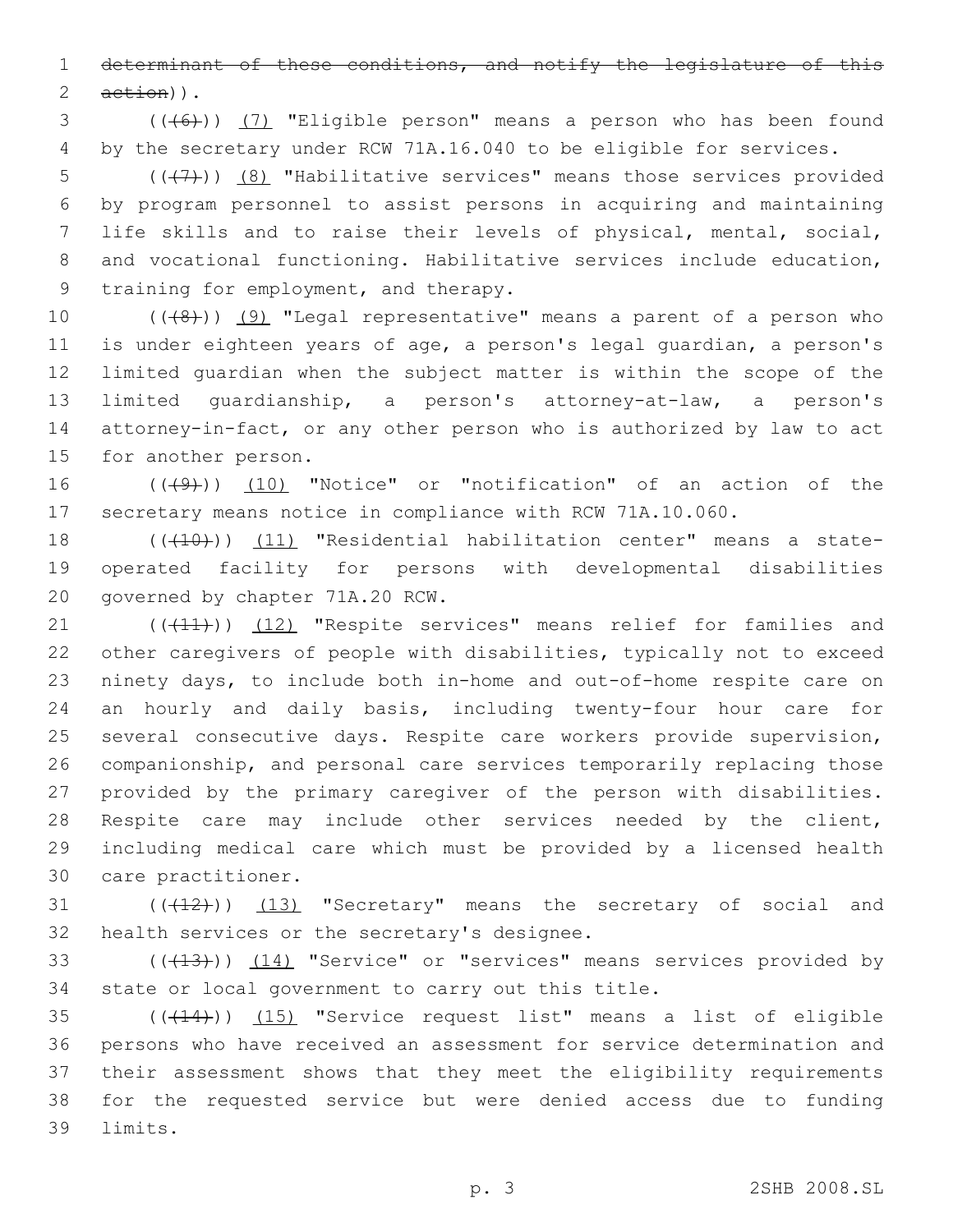1 (( $(15)$ )) (16) "State-operated living alternative" means programs for community residential services which may include assistance with activities of daily living, behavioral, habilitative, interpersonal, protective, medical, nursing, and mobility supports to individuals who have been assessed by the department as meeting state and federal requirements for eligibility in home and community-based waiver programs for individuals with developmental disabilities. State- operated living alternatives are operated and staffed with state 9 employees.

10 (((16))) (17) "Supported living" means community residential services and housing which may include assistance with activities of daily living, behavioral, habilitative, interpersonal, protective, medical, nursing, and mobility supports provided to individuals with disabilities who have been assessed by the department as meeting state and federal requirements for eligibility in home and community- based waiver programs for individuals with developmental disabilities. Supported living services are provided under contracts with private agencies or with individuals who are not state 19 employees.

20  $((+17))$   $(18)$  "Vacancy" means an opening at a residential habilitation center, which when filled, would not require the center 22 to exceed its biennially budgeted capacity.

 **Sec. 3.** RCW 71A.16.020 and 1988 c 176 s 402 are each amended to 24 read as follows:

 (1) A person is eligible for services under this title if the secretary finds that the person has a developmental disability as 27 defined in RCW 71A.10.020(((2))).

 (2) The secretary may adopt rules further defining and implementing the criteria in the definition of "developmental 30 disability" under RCW 71A.10.020(((2))). Beginning July 1, 2025, the administration may not use intelligence quotient scores as a 32 determinant of developmental disability. The administration shall maintain eligibility for the administration's services for any persons determined eligible after the age of 18 who were determined eligible using an intelligence quotient score under criteria in place prior to July 1, 2025. The administration shall not disenroll any 37 client upon review at 18 years old who is determined to be eligible based on standards in place prior to or after July 1, 2025.